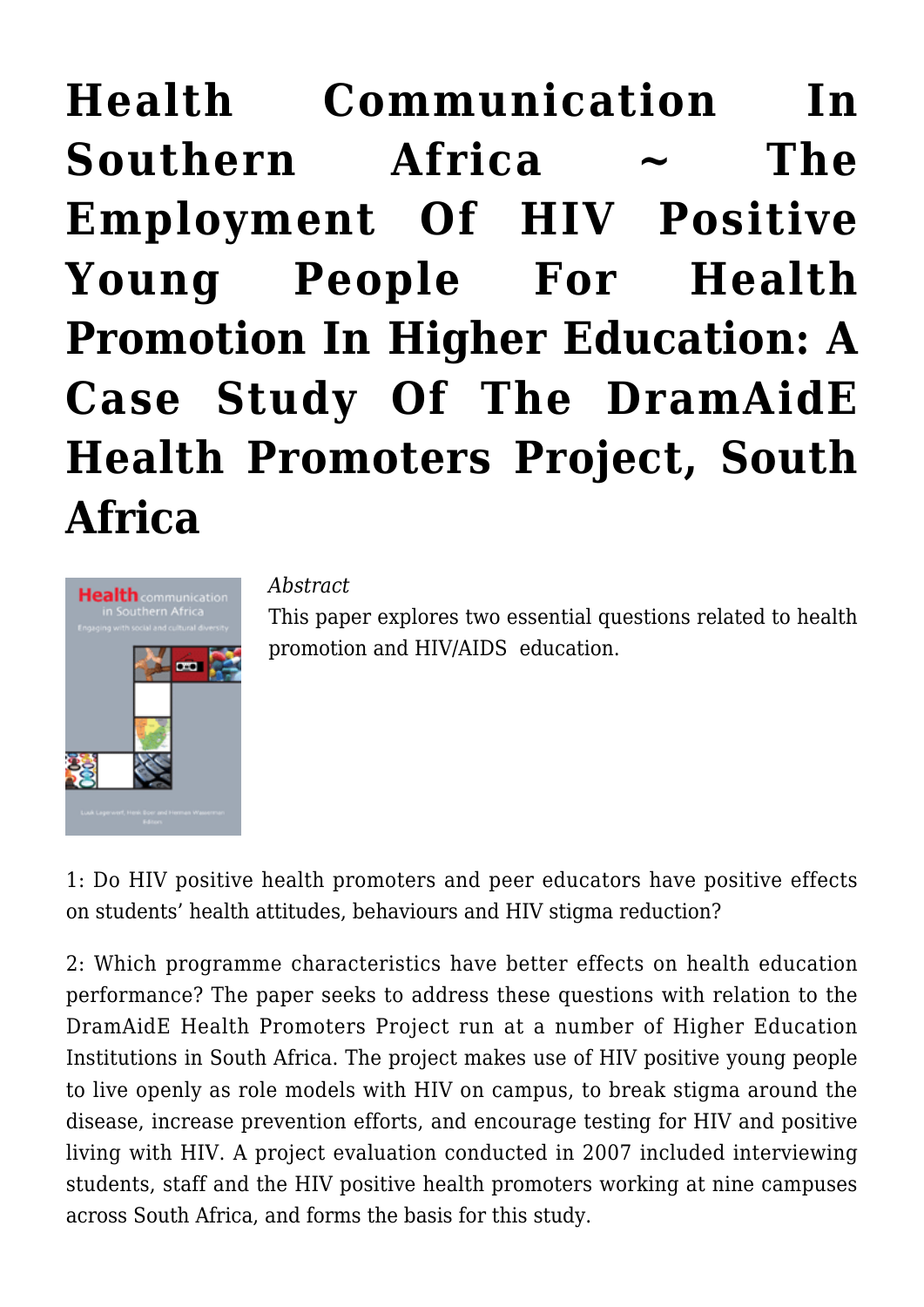## *Introduction*

This chapter introduces the DramAidE Health Promoters Project and gives some background on its history and the rationale for its inception, with an overview of the current situation and response to HIV/AIDS at Higher Education Institutions in South Africa. The Health Promoter Project is rooted in the fields of peer education and entertainment education, and this chapter explores some of the theories that inform those practices, as well as an overview of some of the literature on similar projects that employ HIV positive people.

The chapter then explores two areas of study, namely the effect that HIV positive peer educators have on other students, and the programme characteristics that have better effects on health education performance; in an attempt to highlight good practice in the field of health promotion and HIV prevention efforts in South Africa. Some of the data relevant to the DramAidE Health Promoters Project are presented and discussed, with conclusions regarding the successes, challenges and potential of this strategy.

### *The DramAidE Health Promoters Project*

The social impact of the HIV/AIDS epidemic in South Africa highlights the need to ensure that communities band together to deal with all aspects of the disease. Social behaviour change theories suggest that it is most effective to educate, sensitise and mobilise individuals by addressing the community in which these individuals find themselves, and to make HIV/AIDS a community concern (UNAIDS, 1999b). A number of commentators on HIV/AIDS behaviour change interventions agree that behaviour change can only happen in a supportive context where individuals are empowered to act within the group (Tomaselli, 1997; Airhihenbuwa & Obregon, 2000; Papa et al, 2000; Kelly, Parker & Lewis, 2001; Tufte, 2002).

The Health Promoters Project is a project running in Higher Education Institutions across South Africa, where these institutions are seen as able to respond to HIV/AIDS in a strategic and focused manner, as communities that find themselves within other broader communities. It is understood that the Higher Education sub-sector in South Africa may be disproportionately more affected by HIV/AIDS than other sectors, as the majority of students found on campuses across the country are in the in the age group with the highest prevalence of HIV infection (SAUVCA, 2006). According to a 2000 study conducted by the research organisation Abt Associates, the rate of HIV infection at a university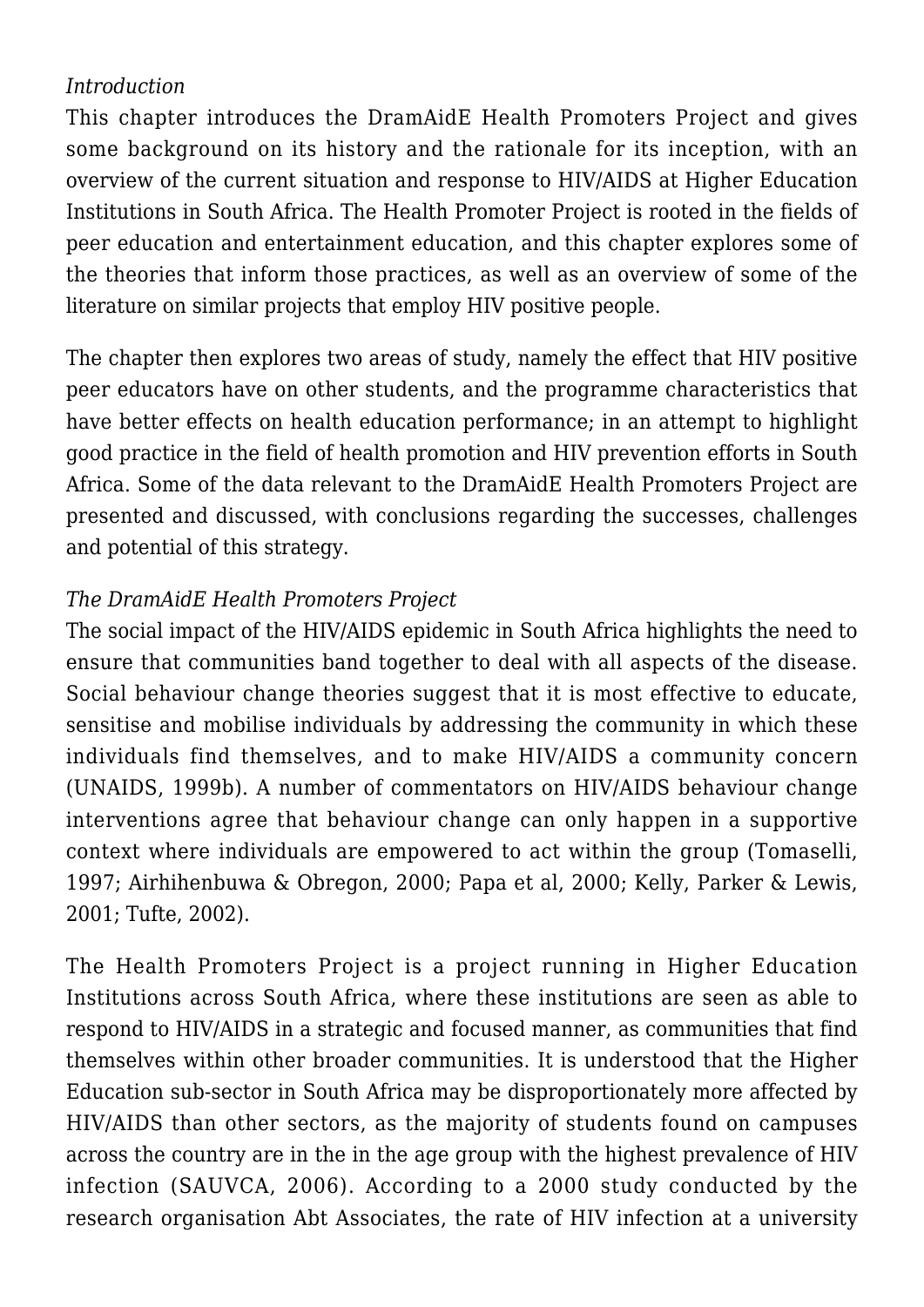undergraduate level was estimated to be roughly 22. This was expected to rise to 33 by 2005 (Thom & Cullinan, 2003).

Higher Education Institutions are often places where young people first explore serious relationships, and may form opinions and develop behaviour patterns in relation to sexual behaviour. They are also the training grounds for the leaders and trend-setters of the future. Training these young people to develop a positive attitude towards managing the HIV/AIDS epidemic could ensure that they respond accordingly when they take on positions of power in society. Furthermore, Higher Education Institutions are often well-resourced and well placed to share information and expertise with surrounding communities that may have access to fewer resources. This means that the influence of campus based programmes may spill over into surrounding communities.

The project was developed by DramAidE, a South African based NGO working in educational institutions, and the Johns Hopkins Bloomberg School of Public Health Centre for Communication Programmes (now known in South Africa as Johns Hopkins Health and Education South Africa, JHHESA). It was initially established on nine historically disadvantaged campuses. It involved recruiting young people living openly with HIV to live and work on the campus and to provide information and support to students, as well as to provide a public "face" of the epidemic.

From its inception, the project has grown and gathered popularity. From the initial nine campuses in 2002, DramAidE has been approached over the years by a number of institutions wishing to implement the programme on their campuses. In 2006/7 the project was implemented on 23 campuses and reached an estimated 762.000 students (DramAidE Annual Report, 2007).

The Health Promoters Project aims to personalise the risk of HIV infection and to demystify HIV and AIDS and reduce the stigma attached to living with HIV and AIDS. Through providing health information and support, promoting campus-wide voluntary counselling, testing and treatment and the concept of Positive Living amongst the student population, the project hopes to reduce the number of HIV infections on campus. The health promoter is tasked with spear-heading and facilitating a number of initiatives on campus. These include providing basic HIV/AIDS information to students and staff through workshops and entertainment education based events, providing individual support to students and staff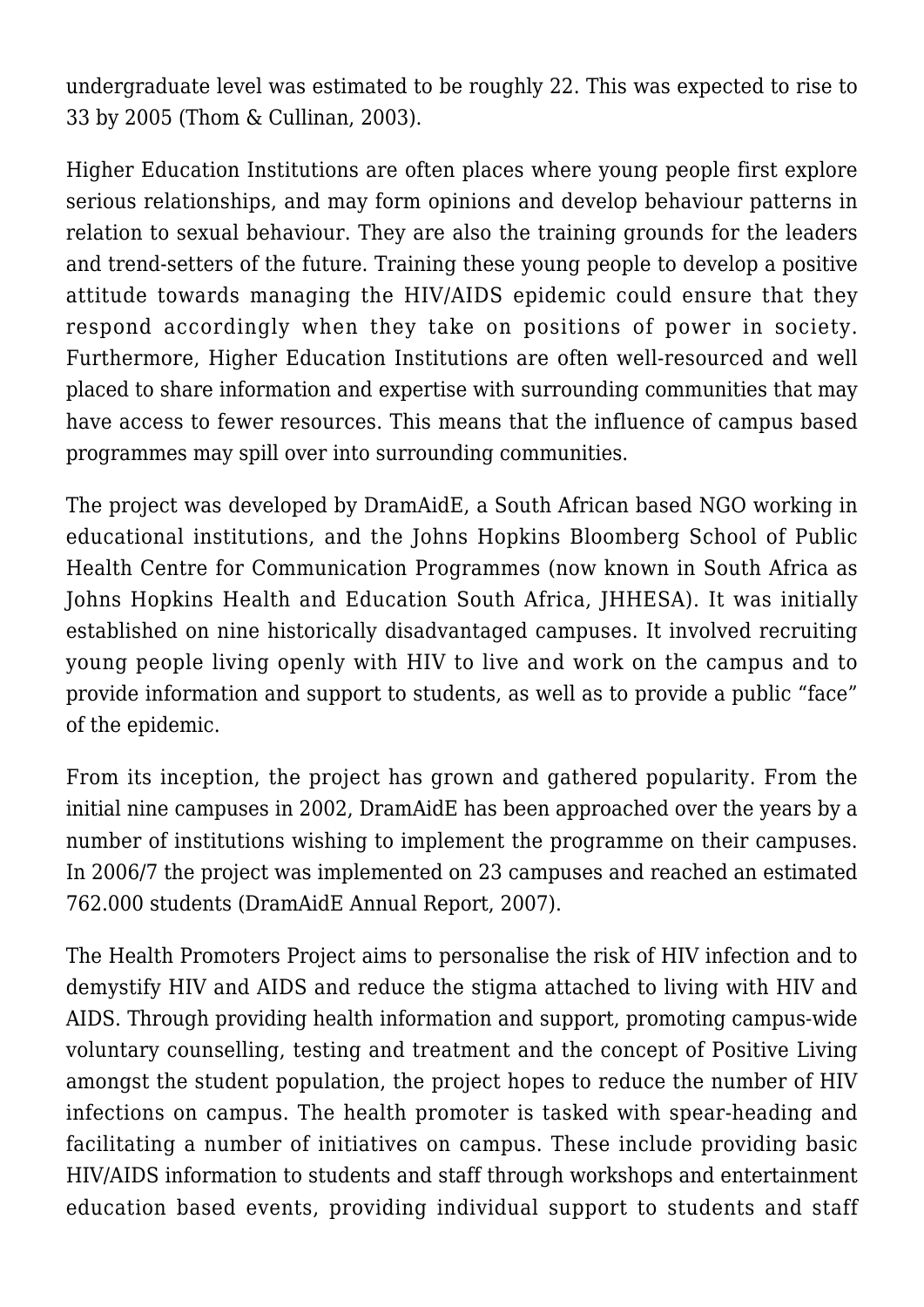both affected and infected with HIV/AIDS, providing information to students as well as access to appropriate referral services, and providing assistance and leadership with HIV/AIDS programmes on campus and for community outreach programmes.

In practice, the health promoters work in orientation programmes for new students, provide workshops for peer educators, and develop support groups for students who are HIV positive. Peer education models provide the framework for this project by supporting HIV awareness events such as Candlelight Memorial Services, concerts and events that emphasise Voluntary Counselling and Testing (VCT) and ABC ('Abstain, Be faithful, use Condoms') prevention techniques. Literature review

## *HIV Positive health promotion*

Using specifically chosen individuals as peer educators and role models in health education is a common practice. The practice of using HIV positive people in HIV prevention campaigns has become more common-place in the past decade, as people living with HIV speak out more openly about the disease and have become involved in structured programmes.

Although there is little published South African literature on the issue of the impact of communication campaigns including people living with HIV and AIDS, there are studies from other countries. Studies from both Australia and the United States (Markham et al., 2000; Paxton, 2002) found that HIV positive speakers were highly popular with students and teachers, and had a positive short-term impact on students' attitudes. Both studies found that meeting HIV positive people decreased stigma, fear and prejudice, increased audience awareness about prevention messages and made young people more aware of their own vulnerability to HIV infection. These changed attitudes were still significantly different up to three months after an intervention. The studies found similar reports from Zimbabwe, North America and Thailand.

An early evaluation of the DramAidE programme (Frizelle, 2002) involved a case study of two campuses where HIV positive people were employed on campus in HIV prevention efforts. The evaluation found that the programme had played a valuable role in developing dialogue on stigma and discrimination both on and off campus. The HIV positive young people who were employed were seen as rolemodels by other students, who were assisted to develop their own confidence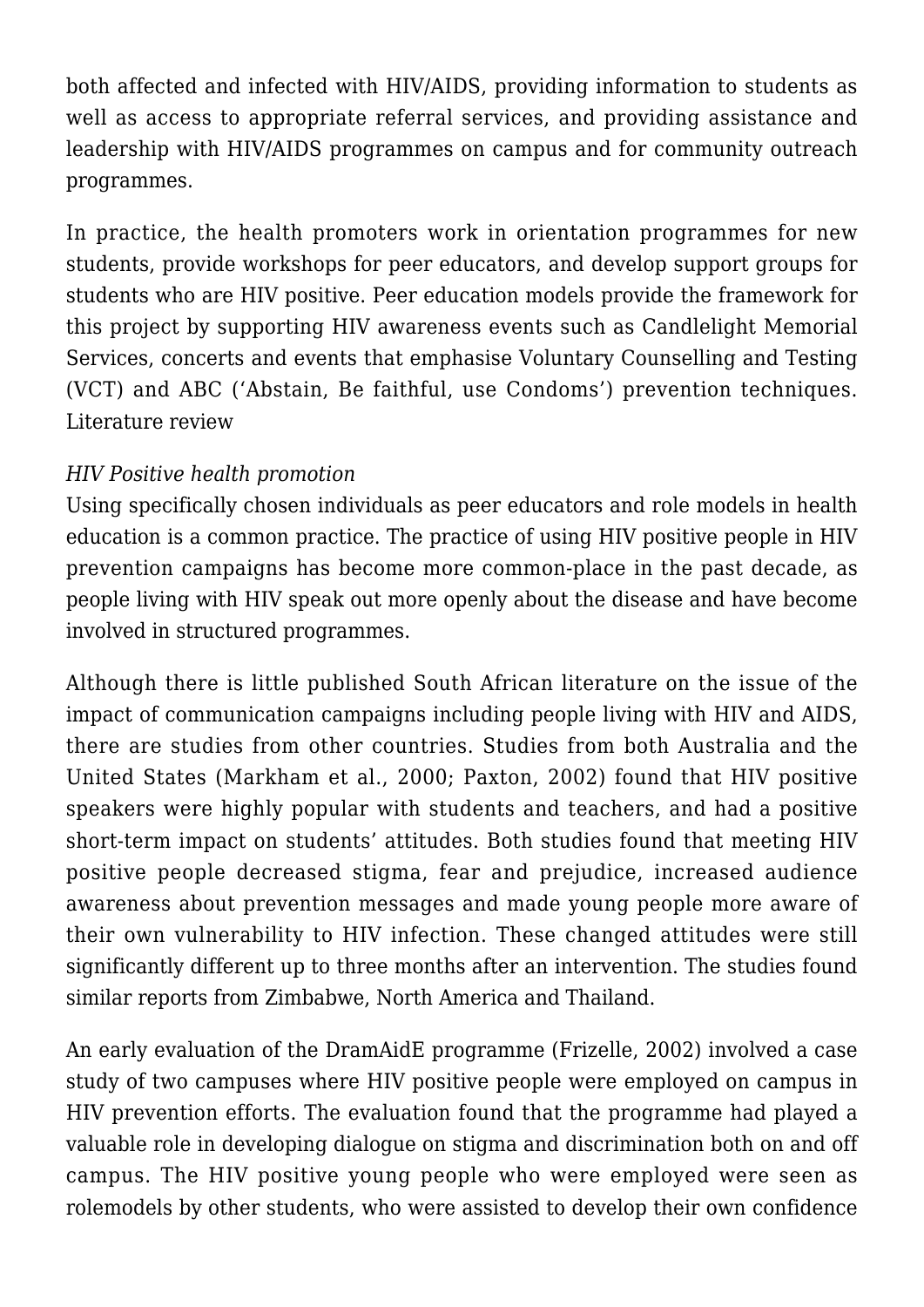in their ability to make better lifestyle choices and build healthy relationships. A follow-up evaluation (Mukoma, 2003) found that peer educators working with these HIV positive people had developed a more in-depth understanding of HIV/AIDS, the social issues that place people at risk, gender issues, and VCT through the project. In its conclusions, the research found that the strategy of using an HIV positive health promoter was effective for impacting on students' knowledge, attitudes and behaviours. All of these studies suggest that health education on HIV that involves people who are themselves HIV positive assists in combating stigma and in allowing people to recognise and assess their own risk behaviours.

### *Peer education*

Peer education typically involves members of a particular group working to educate and develop other members of the same group in order to effect change. Peer education is generally used as a method to influence and change knowledge, attitudes, and behaviours at the individual level. It is also used, however, to effect change more broadly at the community and societal level. Educating a group of individuals can mean that group norms are modified, and that individuals are encouraged to work together to effect changes in their environment (UNAIDS, 1999a).

Peer education has been used globally with groups of all sorts, in schools, factories, religious groups and prisons, in an attempt to share information about HIV/AIDS and to encourage healthy behaviour change. A UNAIDS global study of 30 peer education programmes found that peer educators are seen as "credible teachers and facilitators who possess critical and unique access to their intended audiences" (UNAIDS, 1999a, p. 21). A 1998 study conducted in the United States compared a peer-driven HIV intervention, using intravenous drug users as peer educators with a traditional outreach intervention using professional outreach workers (Broadhead et al, 1998). The study found that utilising active drug users in the intervention allowed access to larger and more diverse networks of the target audience, and that the programme was more cost-effective and more effective in reducing risk behaviour among the target group. The programme used drug users to recruit their peers into an education and counselling programme, based on an incentive system. Results showed that those recruited into the programme by other drug users used their social influence to recruit others to both be educated and to become peer educators. Through peer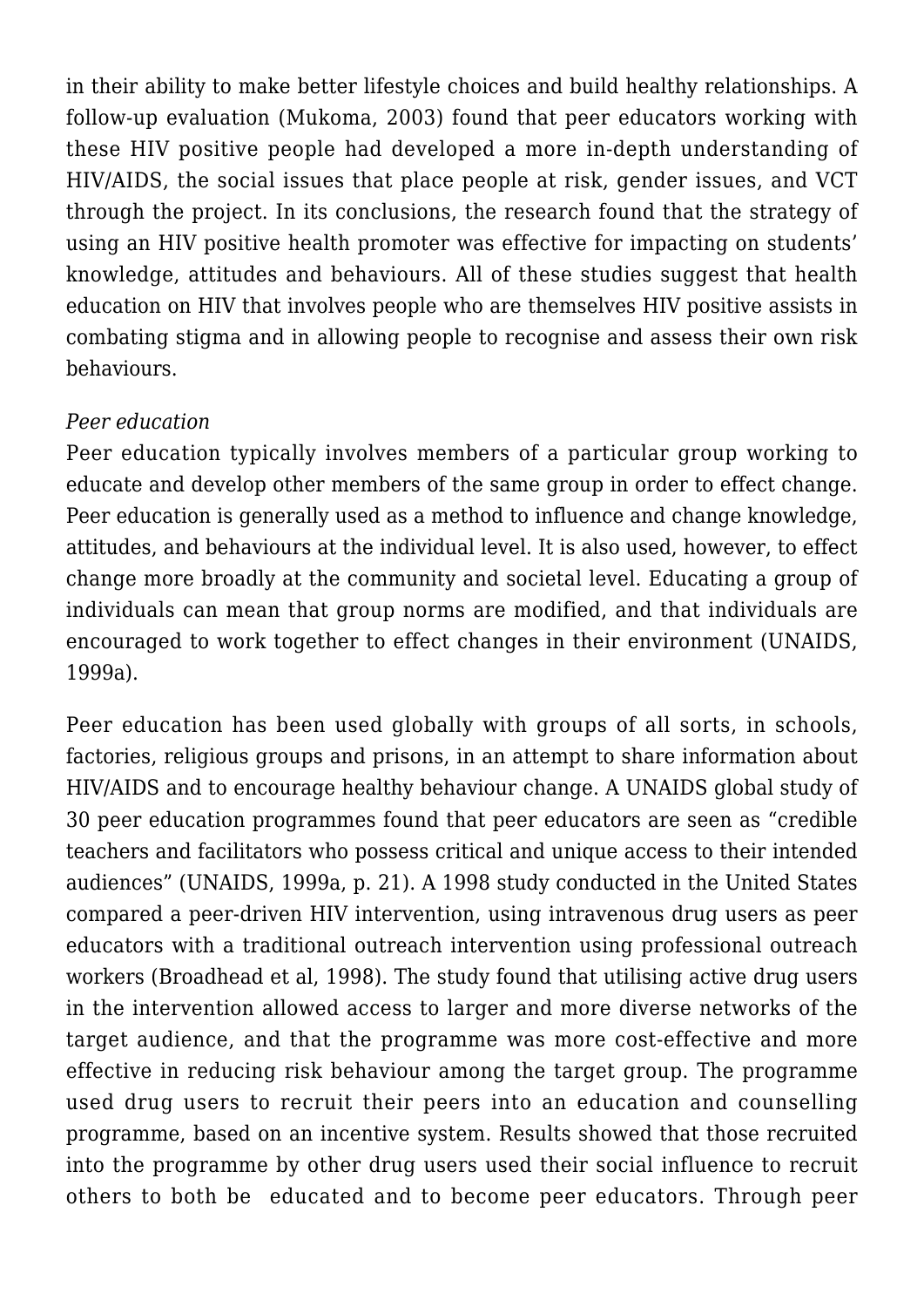education these individuals stake their reputation on the sincerity and content of what they convey, and are therefore more likely to practice what they promote, namely safe needle use and safe sex to prevent HIV transmission. This points to the potential of genuine behaviour change through peer education programmes.

Study 1 below seeks to ask whether the DramAidE HIV positive health promoters and peer educators have had positive effects on students' health behaviours and attitudes, and in HIV stigma reduction.

### *Programme characteristics and effect on health education*

Health communication has come along way from the Shannon and Weaver model of "sender, signal, receiver" (1949), and more importance has been placed on the role of receiver as an active participant in the communication process, encoding and decoding information in an attempt to fully understand and engage with the content of the message. Kincaid's convergence model, redefines communication as "a process in which the participants share information with one another in order to meet a mutual understanding" (Kincaid, 1979). The model suggests that "effective communication begins with the audience, the client, or the consumer and continues over time as a process of mutual adjustment and convergence" (Piotrow et al, 1997, p. 18). One of the key components to the success of any communication intervention is an understanding of the knowledge and attitudes held by the prospective audiences.

Singhal and Rogers (1999) outline a number of factors that influence the effectiveness communication strategies for health promotion (particularly in the field of entertainment education, on which DramAidE bases many of its programmes, including the Health Promoters Project). These six factors include audience characteristics; organisational factors; the media environment in which the programme finds itself; audience research; programme specific factors; and infrastructural factors such as access to support services.

Singhal and Rogers' research suggest that audience members actively negotiate meaning when processing health education messages, and that this meaning can be intended or oppositional. Audience research and the pre-testing of messages can facilitate a dominant intended reading of these messages. They also suggest that audiences interpret messages selectively. The second determinant, organisational factors, includes the presence of champions and strong leadership,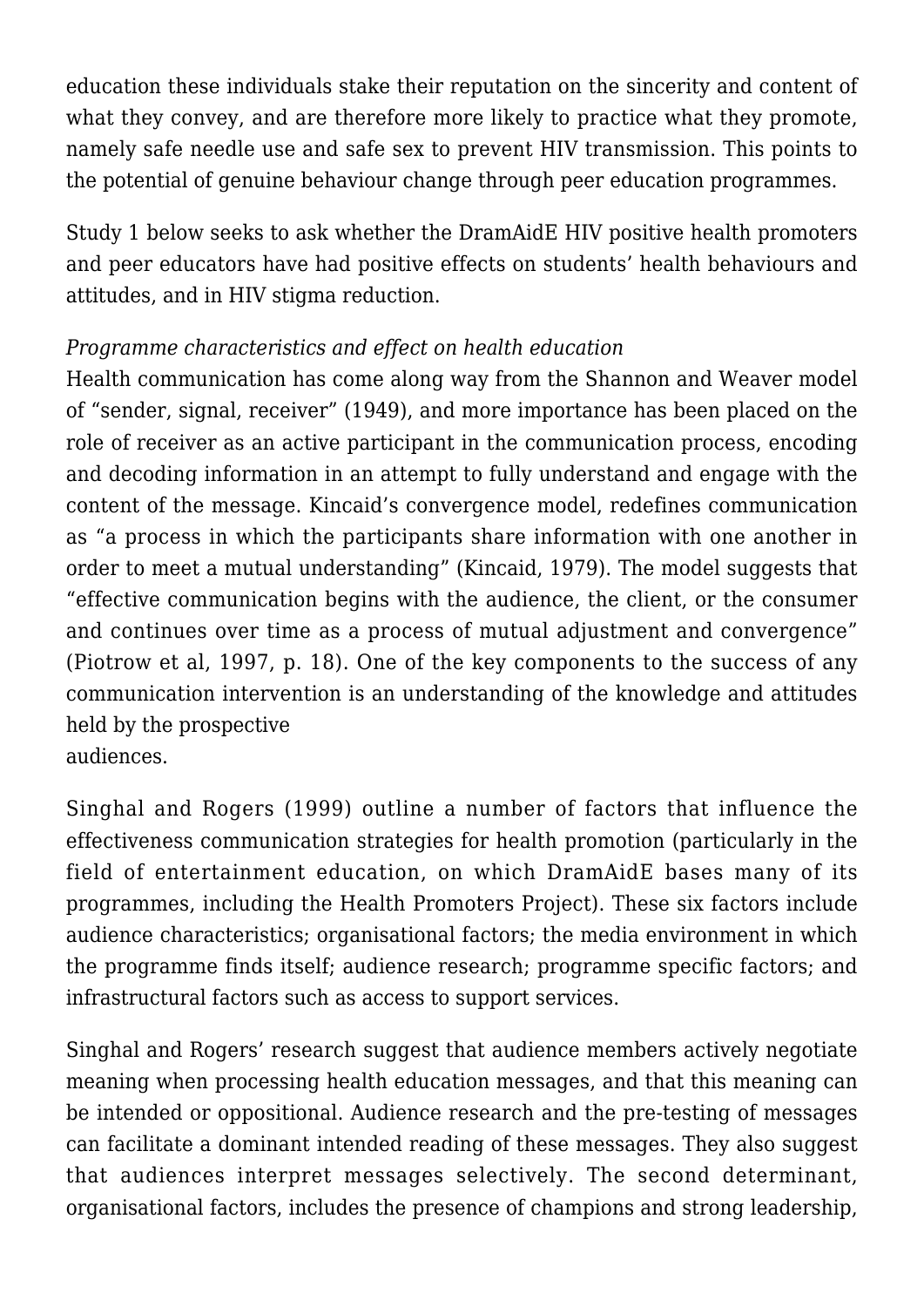access resources such as time and funding, the collaboration of relevant stakeholders and the presence of technical experts including project managers. The third determinant, the media environment, suggest that the degree of media saturation, media credibility, the appropriate channel and the penetration of the target audience through integrated campaigns all influence the success of the programme. Fourthly, Singhal and Rogers (1999) suggest that the quality of audience research, both formative and summative, can determine a programme's success. The fifth component includes programmespecific factors specific to such interventions, including the use of colloquial language, the employment of both celebrities and real-life characters, programme scheduling and repetition. They suggest that for success, these programmes must be theory based and must contain a balance of education and entertainment. The theories that provide the foundation for entertainment education communication programmes include marketing principles, persuasive communication theory; play theory and social learning theory. The sixth factor that Singhal and Rogers highlight is the need for strong infrastructure to support the programme, including service provision that allows the audience to enact intended behaviour change. Study 2 below refers to these success-determining characteristics identified by Singhal and Rogers (1999) and seeks to find which programme characteristics have better effects on health education performance in the Health Promoters Project.

*Study 1*: *HIV positive health promoters and peer educators' effects on students' health attitudes, behaviours and HIV stigma reduction.*

#### *Method*

The data for this paper were collected at 9 Higher Education sites across South Africa. This selection crossed a range of provinces in both semi-rural and urban areas. Selected campuses reflect both previously disadvantaged campuses, as well as the previously advantaged campuses, and the student population across campuses covers a variety of race groups, both genders, and a range of students enrolled in both technical and theoretical academic courses. Annual reports are prepared by Health promoters and their campus supervisors and submitted to DramAidE. A collection of reports from 2004-2007 informed this study.

A fieldworker familiar with each site was appointed and briefed about the purpose and methods of the evaluation research project. Instruction was given about fieldwork procedures and data collection methods. As the project unfolds differently across campuses, set questions were not drawn up for these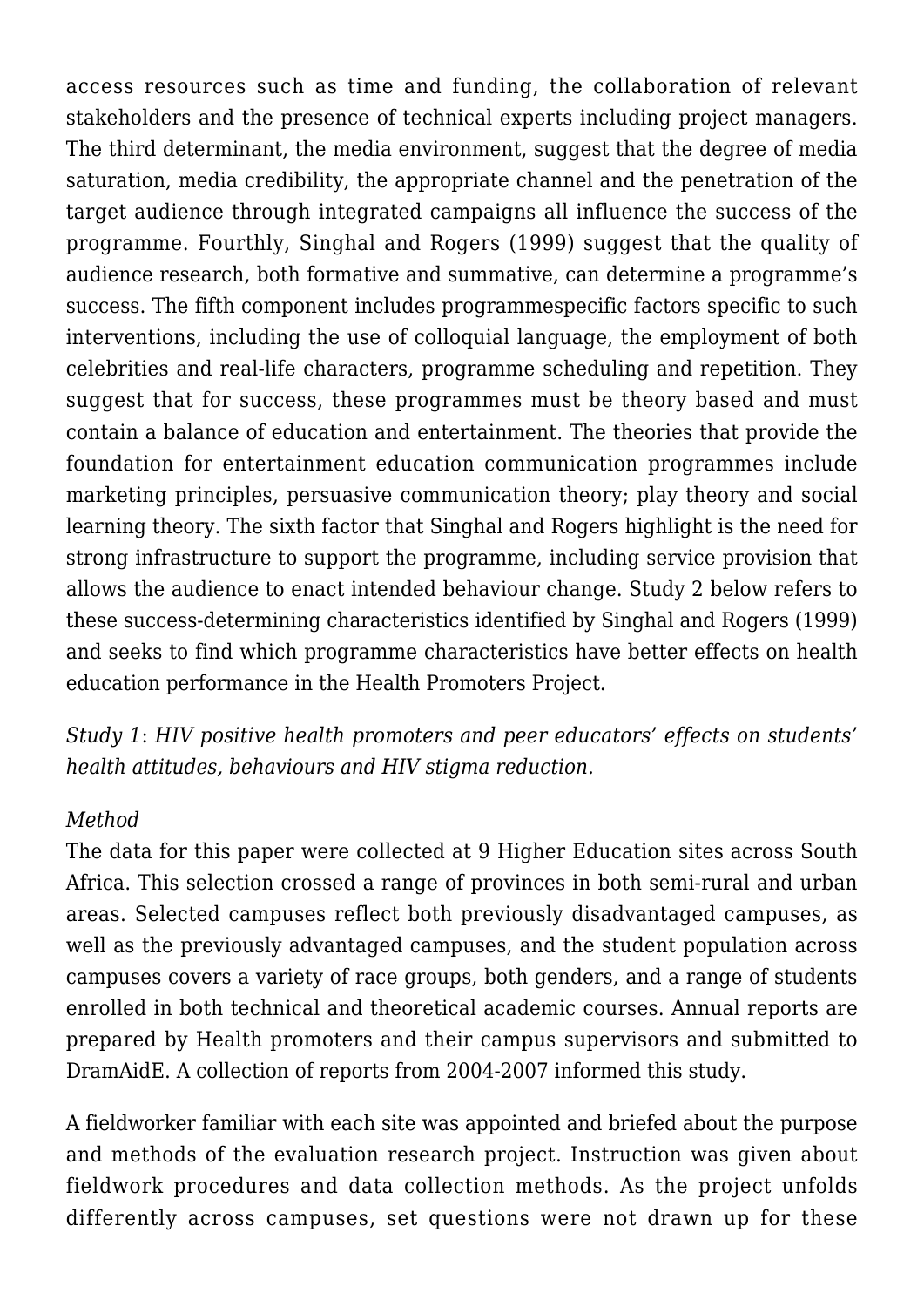researchers, so as to allow them to develop their own picture of the project on each campus. Evaluation reports are cited and added to the References.

Focus group discussions and interviews. Open ended interviews and focus group discussions were held with all respondents. These were recorded on tape, and notes taken during the sessions. Transcriptions of these interviews and focus group discussions were analyzed and form the basis of this evaluation.

*Health promoters*. The health promoters at each campus were individually interviewed by the researcher in person. Some follow-up questions were addressed by telephone or via email. A total of nine health promoters were interviewed.

*Health promoter Supervisors.* Nine health promoter supervisors were interviewed individually by the researchers and notes taken during these interviews. These supervisors generally hold positions within the HIV/AIDS units of health clinics at each institution.

*Peer educators.* Peer educators or other students who had attended DramAidE workshops and involved in peer education programmes on the campuses were interviewed, either individually or in focus group discussions. A total of 71 peer educators were interviewed. The sample included a balanced mix of male and female students.

*Students.* Fifty-two students were randomly selected; exposed and not exposed to the programme they completed questionnaires at two of the campuses.

*Reliability*. A guideline was drawn up for researchers but no formal protocol or list of questions was specified for the research. This has resulted in different questions being asked and answered at different sites, and the content of the data varies accordingly. The quality of the data at the different sites also varies, as some of the regional researchers were closer to the programme and therefore more able to ask probing questions with an informed understanding of the project.

## *Results*

The key difference between the Health Promoters Project and many other HIV/AIDS initiatives is the employment of HIV positive individuals to fulfill the role of health promoters. According to the DramAidE programme plans, the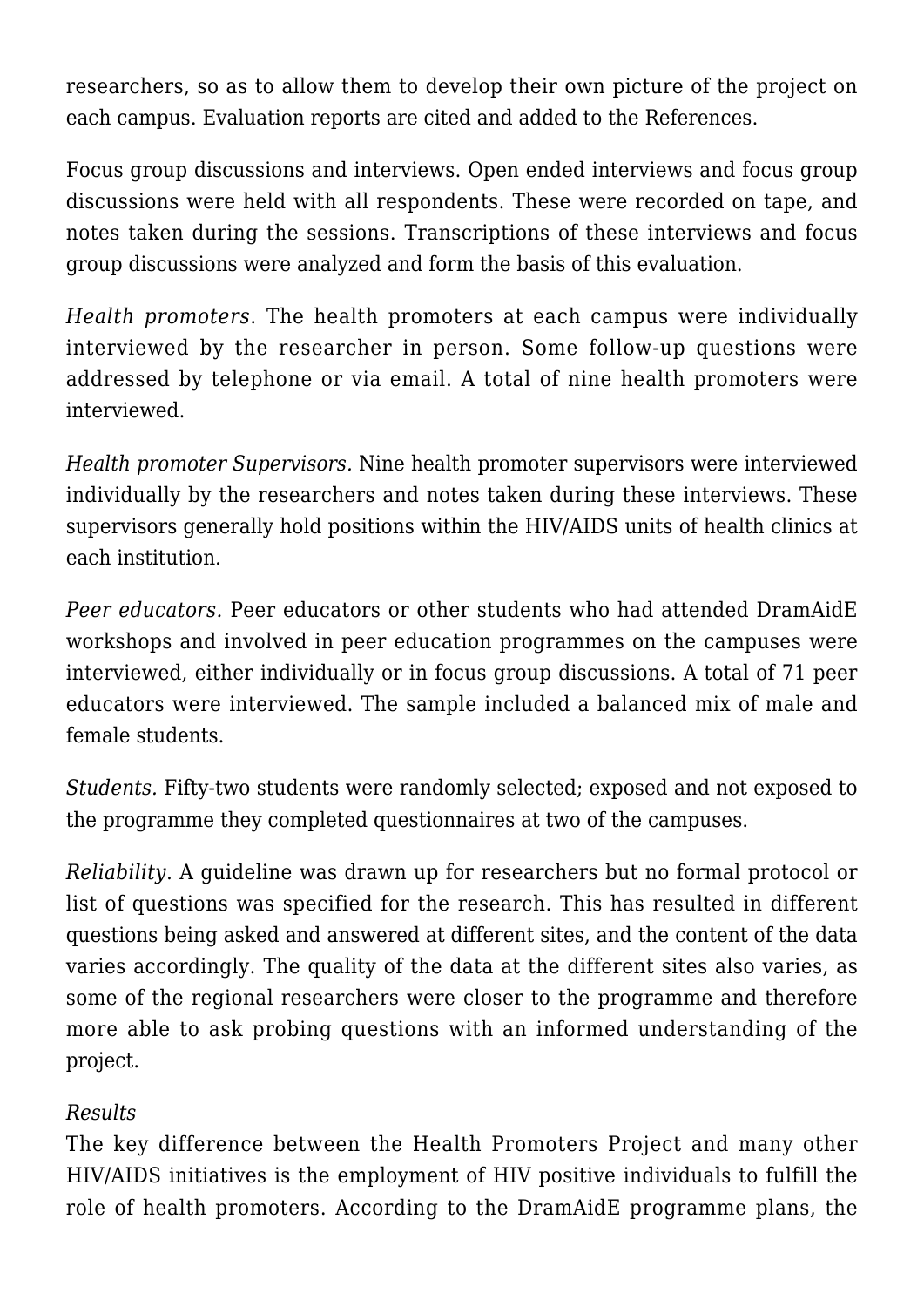health promoter must be a person who is living openly and positively with HIV. The benefits of using people who are HIV positive are highlighted in the interviews with students and staff.

*It has made a huge difference. I was diagnosed this year in June and I couldn't cope. I was frustrated and lonely because I haven't told my family yet. But talking to the Health promoter really helped. She made me realise that I have more to live for and that this is just another challenge I need to face positively* (HIV positive student).

Peer educators at most campuses reported that knowing the health promoter personally makes the workshops that they run easier, as they can refer to a close and relevant example of living with HIV.

*She's like a living example, which makes your message stronger. You can say to people, 'I know a person like this, she's with us. She's healthy and strong. If someone gets HIV, they can live beyond that* (Peer Educator, Cape Peninsula University of Technology).

On some campuses, the health promoter is linked with the clinic and a great deal of their time is spent counselling students for VCT. The benefits to the health clinic of having an HIV positive person on the team are noted from staff at these clinics on many campuses. VCT Campaigns conducted as part of the project are reported as having been successful at most campuses, and result in an increased uptake of campus VCT services. The health promoters are seen as good role models for those who are thinking about testing.

*Students find it easier to go for a test because they see someone else who is living openly with HIV* (Supervisor, Cape Peninsula University of Technology).

The continued visibility of students living positively with HIV on the campuses helps to counter stigma. Living openly with HIV means being a positive example to students, and the health promoter has taken on the mantle of support at most campuses.

*He acts as the pillar of our care and support towards HIV positive students… The emotional and social support he gives students is incredible* (Programme supervisor, University of the Western Cape).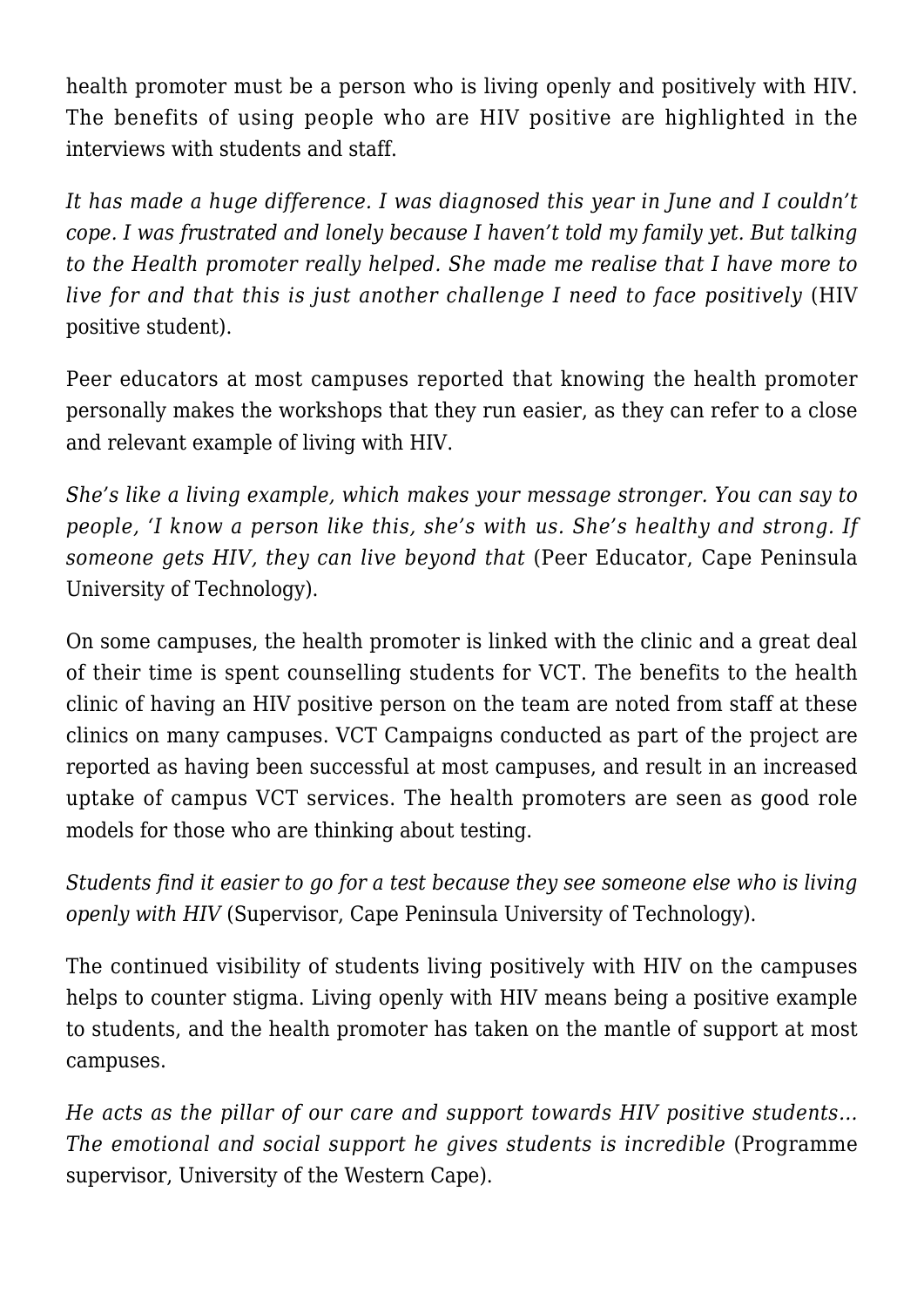The research across campuses suggests that the health promoters offer support to those both affected by and infected with HIV, as well as to other students and staff who have family members who are affected.

*When the time came I was ready, I had accepted my father's status and I could help my mother accept it too. Even afterwards at the church, my mother and I could be there for others who came to us to help them… (the health promoter) helped me a lot* (Student, Durban University of Technology).

Peer educators and others who attend the health promoters' workshops report a change in attitude and a move towards safer sex behaviours, which are part of the prevention efforts of the project. Both peer educators and clinic staff across campuses suggest that the health promoter has a great effect on attitudes and moving people to take responsibility for their lives.

*He came to residence and spoke and he was so strong, if he can stand up, encouraging me to be strong, so I went the next day. It was not about the result, but only but that I could stand up and choose for myself and show that strength in myself* (Student).

The health promoters' presence on campus normalises HIV and allows students the opportunity to reassess their prejudices.

*At first I knew the virus was there, but when I saw the living proof in (her), it changed everything. I thought maybe someone who was positive would be different from us. But it's not written on their face, you can't see it. Seeing her over and over, it's like normal now* (Peer Educator, Cape Peninsula University of Technology).

Students comment that they find it difficult to think of the health promoter as 'different' from themselves. This reduces 'othering' and stigma on campus.

*We forget his status; we admire him so much as a person. He does not preach but practices strength and positive living. He is a leader and I have taken this into my life* (Peer Educator).

Students report on the empowering experiences of workshops that they have attended, and reflect on how they now practice reformed behaviours and attitudes. These differ from the patriarchal and often stereotypical learnt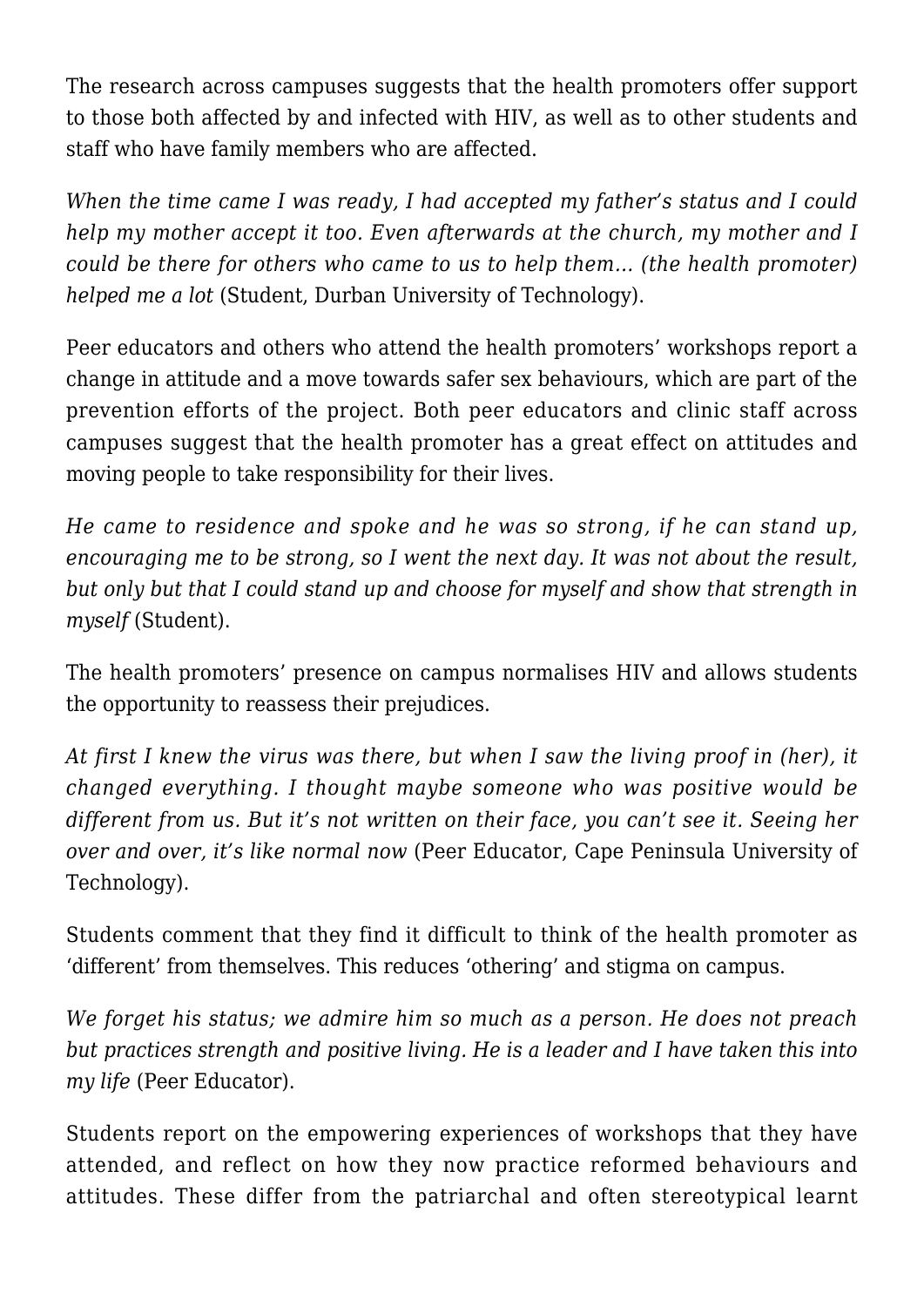behaviours that are sometimes experienced in more familiar environments. On most campuses, peer educators are directly affected by the health promoter, and research at one campus noted that they agreed unanimously that the health promoter was having an impact on other students (Burman, 2007). Students confirm that the role of the health promoter is a powerful force in their lives. They say that the programme works as both a stimulus and inspiration. The research findings suggest that the HIV positive health promoters, together with the peer educators challenge students' attitudes towards those who are HIV positive, as well as their attitude towards their own personal HIV vulnerability and their ability to cope with a positive diagnosis.

Campuses report a direct correlation between the involvement of the health promoters in VCT campaigns and the number of students reporting for testing, suggesting that student health behaviour is also influenced by the health promoter. The research undertaken at the selected sites also suggests that stigma levels have decreased since health promoters started working on campuses. This may be attributed to a multitude of factors outside the project such as increased portrayals of HIV positive characters on television, national media campaigns and increases in disclosure by celebrities. The health promoter, however, is a personal role model to whom the campus has access to.

## *Study 2: Programme characteristics' effects on health education performance*

The 2007 project evaluation uncovered a wealth of information on the varying efficacy of the project on each of the campuses in which it runs. For the purposes of this study, I have arranged the data collected on the programme according to the six factors affecting programme efficacy as determined by Singhal and Rogers (1999).

### *Method*

The data for this study were collected at the same 9 campus sites across the country, in a series of focus group discussions and interviews.

*Health promoter Supervisors.* Nine health promoter supervisors were interviewed individually by the researchers and notes were taken during these interviews. These supervisors generally hold positions within the HIV/AIDS units of health clinics at each institution.

*Senior management.* The Vice-Chancellor, Rector, Student Affairs manager or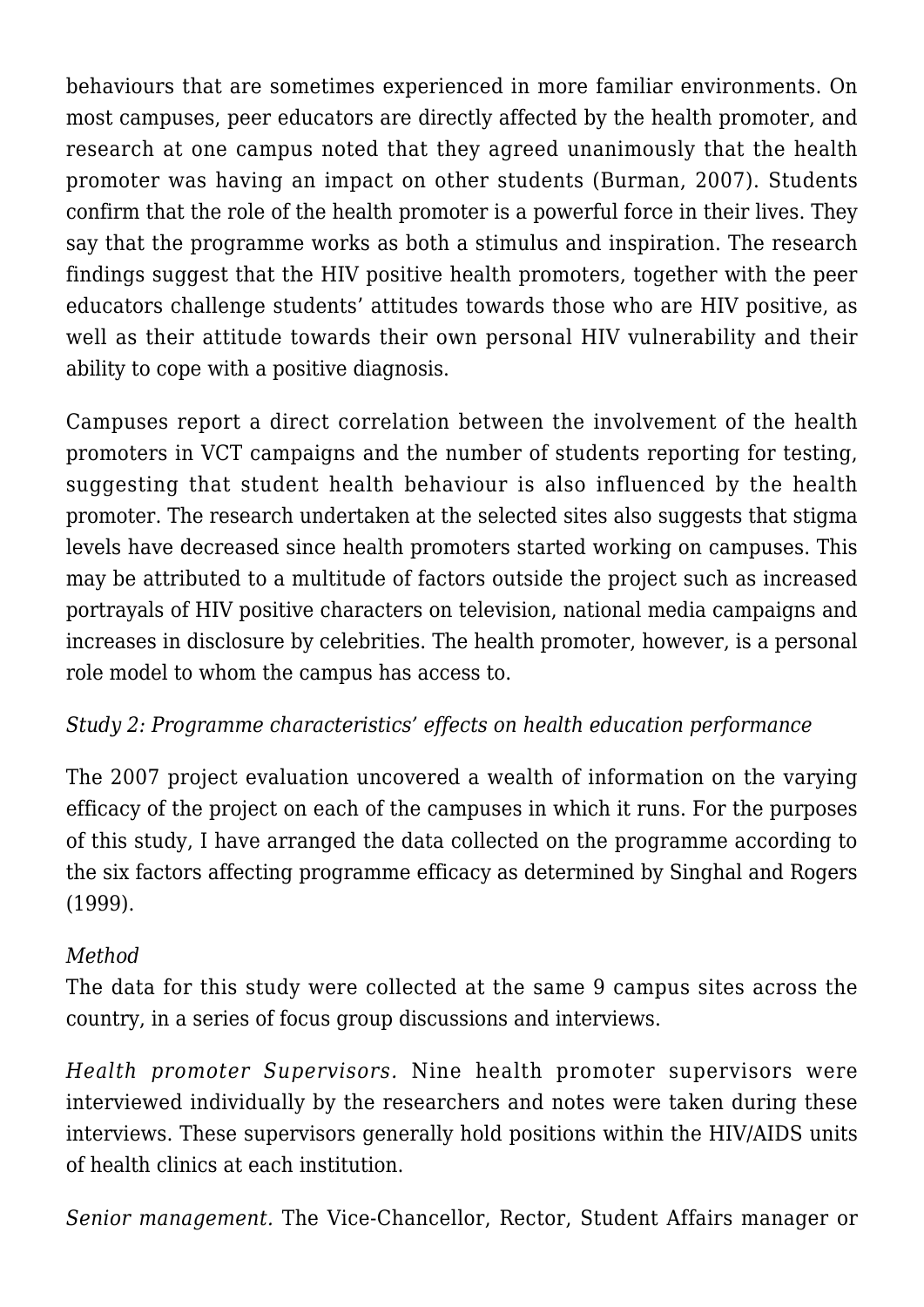other senior management member knowledgeable about the programme and its relationship to other HIV or health programmes and policies in the Higher Education Institution was interviewed at seven of the nine campuses.

*Institution staff.* Health clinic staff was interviewed on each campus. HIV/AIDS programme managers or clinic managers were targeted for these interviews, and at some campuses additional interviews were conducted with clinic nurses and doctors. Six random lecturers from two campuses were interviewed for their views on the programme. In addition to these meetings, the individuals involved in the DramAidE programme management were interviewed with a view to understanding the dynamics and challenges of managing the programme. Specifically, DramAidE Manager Mkhonzeni Gumede was interviewed in June 2008; and researcher and consultant Laura Myers in July, 2008.

### *Results*

## *Audience characteristics*

The target audience for the project is students living and studying at the institutions, as well as institution staff and members of the surrounding community. The fulltime presence of a Health promoter on site allows for a continuous negotiated meaning of the health promotion messages between the audience and the health promoter.

*She's always here 24/7. If someone has a crisis, someone will know that there's this health promoter on campus that you can go to* (Peer Educator, Cape Peninsula University of Technology).

Audiences are exposed to messages continually, and this increases their message retention.

### *Organisational factors*

The presence of champions and persons of influence involved in the project continues to strengthen it. Where the Vice Chancellor or other upper management is aware of the programme, they comment favourably on it:

*I think institutions of higher learning are environments where this kind of intervention should be promoted. [When] a person is affected, it makes more sense for them to talk to someone who has personal experience. It has more*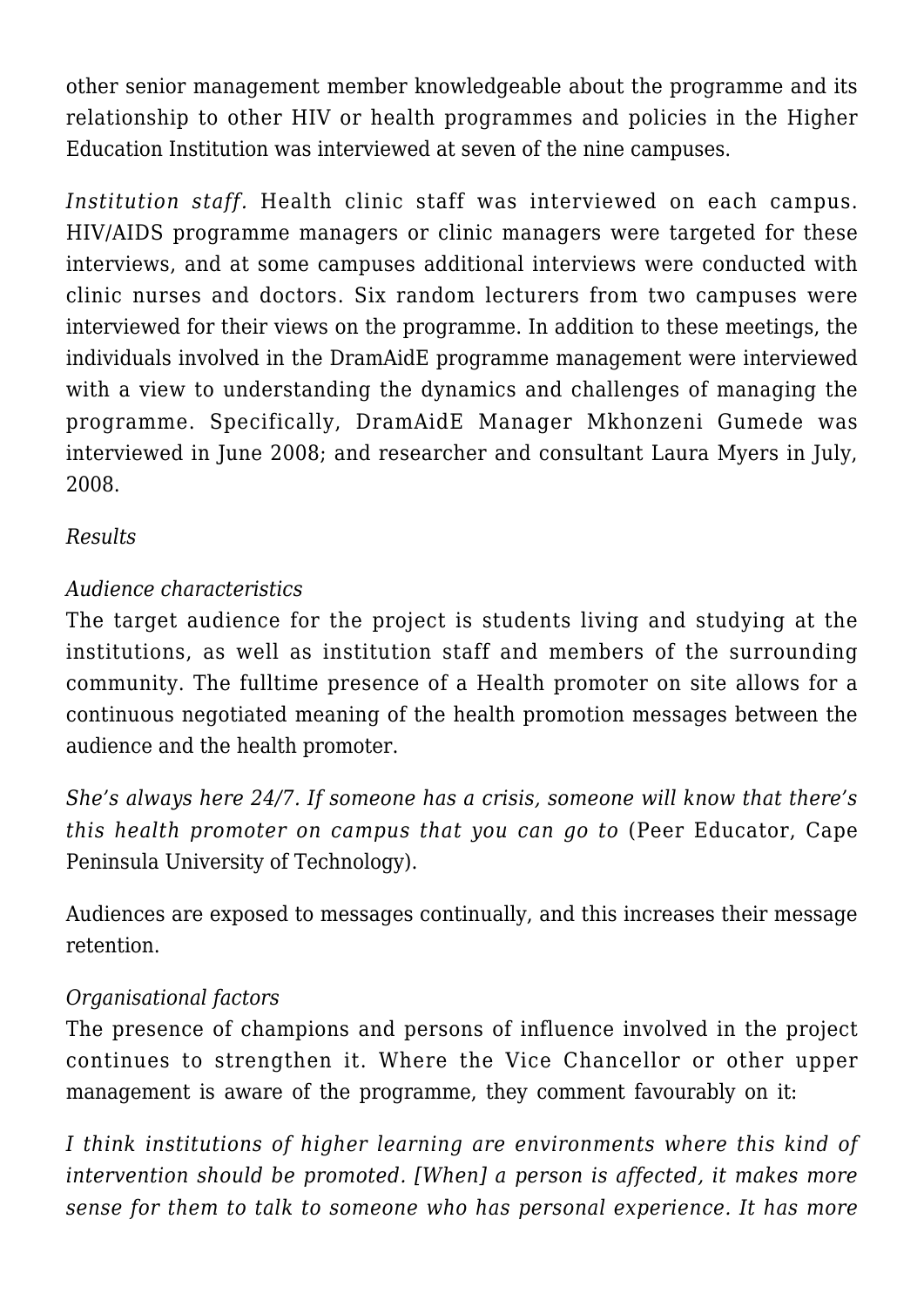*impact in that way than other projects. For that, I would urge institutions to promote this…. These kinds of positions need to be established as mainstreamed positions* (Vice Chancellor, Cape Peninsula University of Technology).

Not all campuses enjoy the same level of support though, and this affects the manner in which the Health Promoter Project is viewed by the entire staff:

*I feel like we are doing this work alone. It would make such a difference to know the management was giving us support … Staff members do not know about me. I try to make myself visible, but it's not happening [that I am] received as someone who's making a difference in this institution. Some faculties don't even want to offer me a slot. That's the kind of attitude I get from most lecturers* (Health Promoter).

It is clear that the institutions seem more committed to the programme if they pay the health promoters salary.

*The importance of becoming institutionalised is very important as it helps to make you feel welcome and a part of the institution. If not, you don't have as much influence and reach people higher up. I can now participate in a more meaningful way. You have to be recognized as a part of the structure. It has an impact on how I run programmes* (Health promoter).

This formalisation of the health promoters' role in the institution may ensure that the programme is more sustained, with longer-term funding and programmes guaranteed, as well as an improvement in the care and support that can be offered to health promoters themselves as permanent employees of the institution. This has also been raised as an issue by project managers, DramAidE. As the health promoters are not employed by DramAidE itself, the organisation cannot provide benefits or care. Since the inception of the project, a number of health promoters have become ill and four have died. This is a situation which demands attention from the institutions where they are working.

Employing the health promoter means that most campuses have had to ensure that there is a flexible and workable HIV policy for the institution, affecting both staff and students. A number of programme managers and supervisors interviewed for this study reported that this was a challenge for the institution.

*On paper, we want HIV to be something manageable, that we can control, but*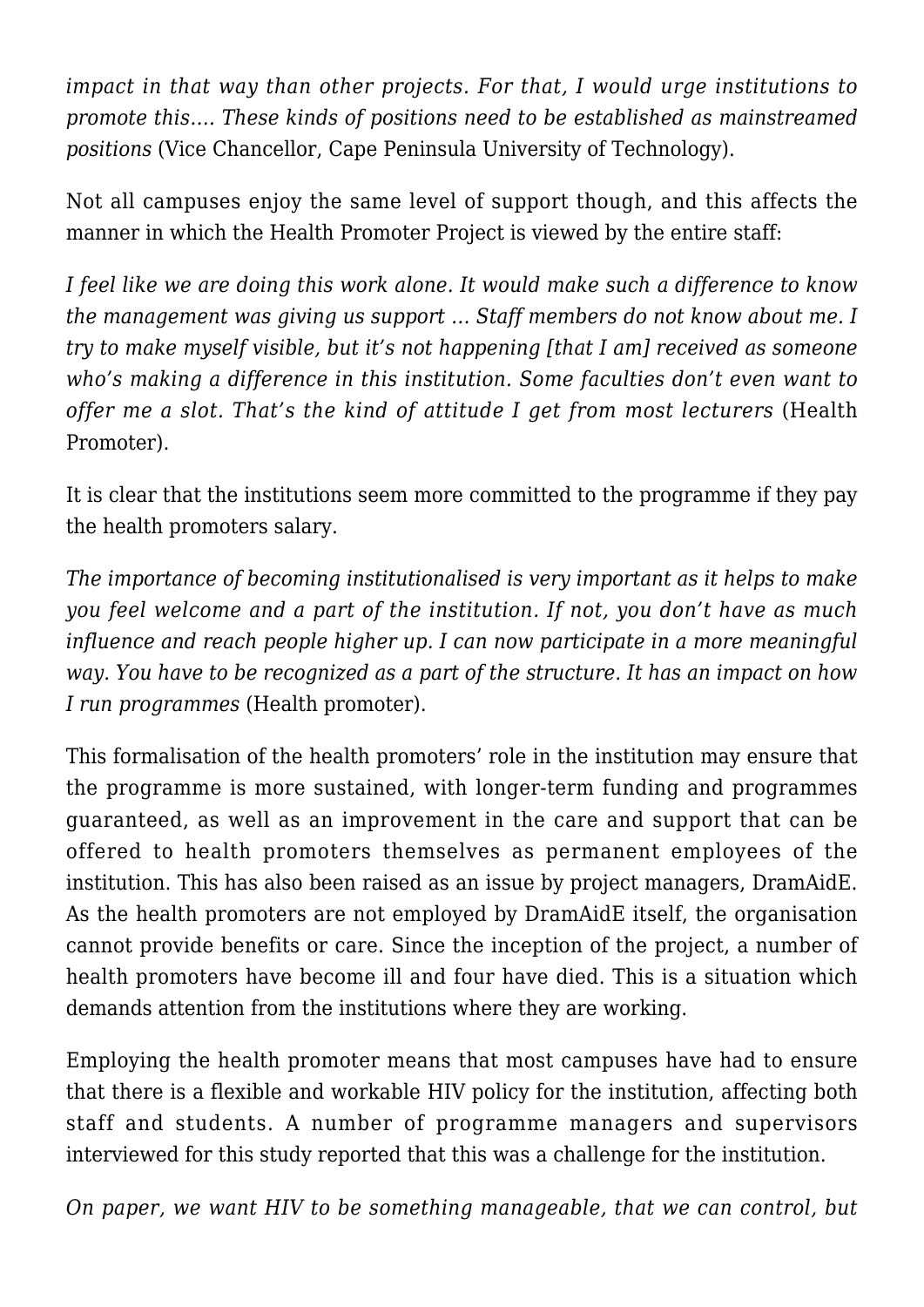*there is much more to learn about having a colleague with HIV …. We wouldn't have learned that in other ways. It challenges us every time in terms of our own workplace policies* (Programme manager, Stellenbosch).

At one campus, the peer education programme manager comments that in terms of total funding for HIV/AIDS interventions on campus, the cost of hosting the health promoter is their smallest cost. In terms of costs and outputs, the project is seen as bringing the greatest value to the campus prevention projects.

## *The environment in which the programme finds itself*

While students often claim "AIDS fatigue" (HIVAN, 2008), the Health Promoter Project seems to be seen in a different light to other AIDS education campaigns, because of its highly personalised message, thereby avoiding media saturation. Because the health promoters themselves are HIV positive, they give the health messages a certain amount of credibility as part of a more integrated campaign on each campus.

*I'm now well-known on campus. They refer to me as the HIV lady… I get stopped in corridors here by people asking questions about HIV… If they know of anyone who is HIV positive, they know who to come to. I'm here for them…* (Health Promoter, Cape Peninsula University of Technology).

Health promoters fit into programmes run by campus health clinics as well as other bodies on campus. One of the most widely reported relationships is that that the health promoter has with the peer education programmes on campus. In some cases the health promoter runs the peer education programme, in others he or she is an advisor to the peer educators and a resource for them. Many health promoters fit into campus orientation programmes for new students entering the institution. A number of students recall that their first meeting with the health promoter was during Orientation Week. The health promoter is often responsible for all health calendar events on the campus and in many cases has ensured that HIV/AIDS issues are on the agenda of recognised student bodies. Some health promoters assist lecturers in presenting some HIV/AIDS related content for the curricula, often presenting guest lectures to students, or assisting students with HIV/AIDS related academic projects.

Student services and clinics report that the health promoter has offered them additional impetus and legitimacy, as well as offering additional capacity in order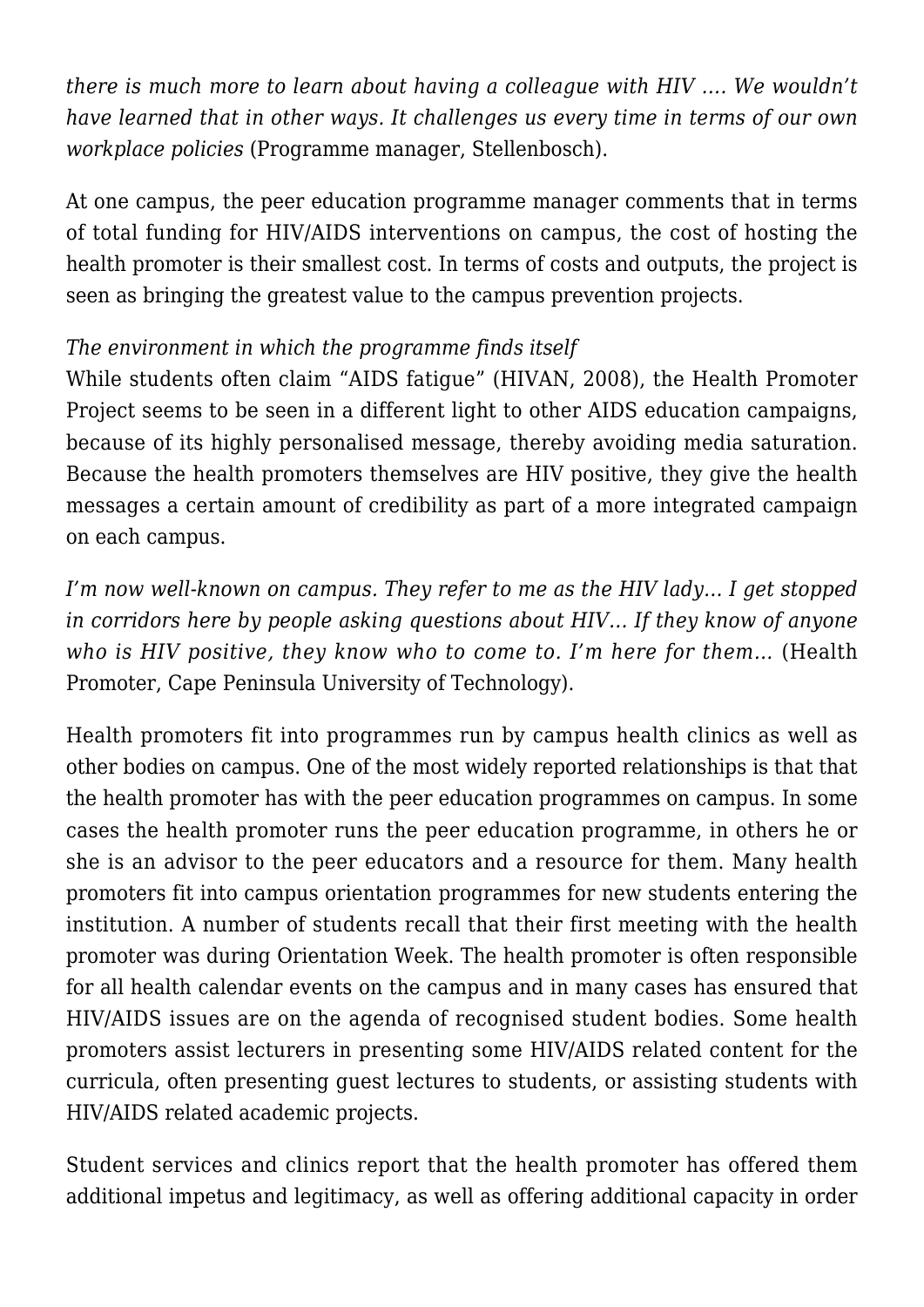for them to deliver more effective services, particularly with regard to VCT and support. Many health promoters are also involved with housekeeping and maintenance staff on campuses, and keep them informed of activities as well as running awareness workshops for these groups.

### *Audience research*

DramAidE conducted two evaluations of early phases of the project in an attempt to find what would work best for students at these institutions. This gave rise to a number of suggestions for improvements to the project, and the 2007 evaluation further highlighted areas for attention. This practice has meant that the programme is constantly evolving. The research conducted for this study shows that the primary target audience (students) respond particularly well to the health promoters, in contrast to health professionals on campus. This suggests that the dual factors of youth and HIV positive status of the health promoter are key to the project's success.

### *Programme specific factors*

Across campuses, programme managers and others report that the project has added value to already existing campus programmes, as well as bringing new programmes to the attention of students. The health promoters use participatory methodologies such as workshops and entertainment education as a way to reach and move students.

*Workshops and drama are very important in so far as everything you do has meaning. I use them to create empathy, and develop a spirit of sharing so that we can learn together. People also see the need to respect each other and see each other challenges, as well as finding ways to deal with these challenges. We work through fear through games, and learn to participate which helps us to face up to issues* (Health Promoter).

It is reported by peer educators that workshop methodologies that are drama based are most often appreciated and successful. The workshops seem to be effective in the development of responsible and empowered young people who have HIV/AIDS agency skills. It is suggested that this kind of small scale strategy and peer education will add to the mobilisation of a social movement that will have far reaching effects in society more broadly.

*We see the students willingly engaging in this project in high numbers. This in*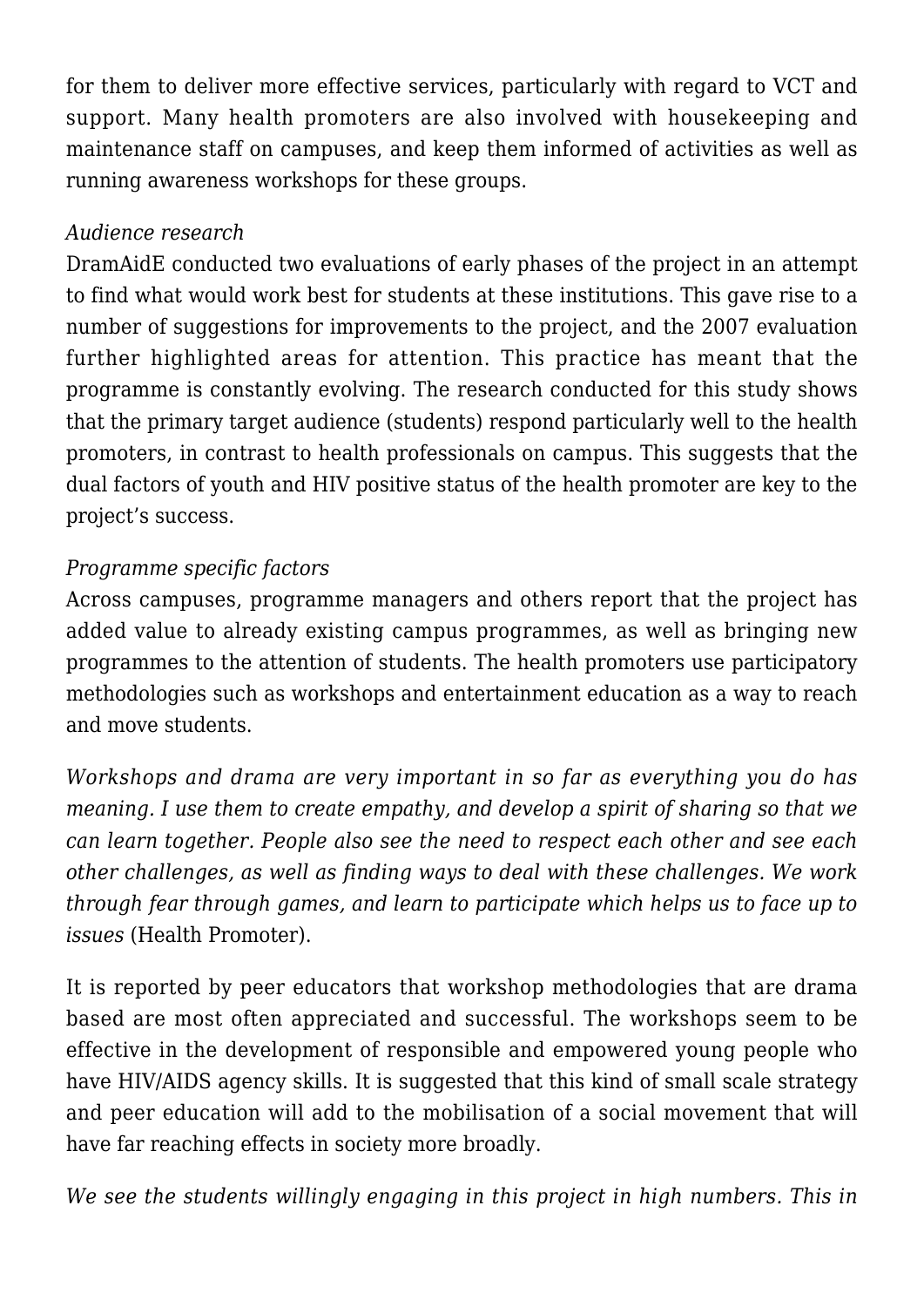*turn will reduce the spread of this disease which is in our midst* (Campus Nurse, University of Venda).

## *Infrastructural factors*

All of the campuses involved in the study link the Health Promoter Project with VCT services, which are offered on campus. This means that there are direct links between the messages of positive living and the services provided. Health promoters also distribute condoms on campus.

Six of the campuses included in the study make specific reference to the fact that the health promoter offers a referral system for students to doctors and hospitals, and advises on where the best and most affordable care can be found. It is unclear as to how many of the campuses are registered as anti-retroviral distribution sites, but would seem that many health promoters refer students to services off-campus. Almost all campuses report that most of the students who test HIV positive seek out the health promoter, whose influence and support for these students is evident. A number of campuses report that before the Health Promoter Project was initiated, their own HIV/AIDS campaigns and services were sporadic and not sustainable. In many cases, students regarded the clinic staff running such programmes as unfriendly and unhelpful. Campuses report increased use of these services since the health promoter came on board. The findings of this research suggest that the factors influencing the programme has been maximised to meet the potential for success as defined by Singhal and Rogers.

### *General discussion*

Campuses report that the sphere of influence of most of the health promoters is significant and includes students, community members, and, on some campuses, staff. Health promoters are seen across campuses as visible HIV positive activists advocating acceptance, and challenging discrimination against students or employees who are living with AIDS. They serve as valuable resources to the university community, in providing information about HIV that supports prevention efforts, serving as an example of how to live openly and positively, and in being an instrumental part of the institution's effort to care and support staff and students who are HIV positive.

The health promoters challenge HIV related stigma and discrimination by encouraging students to examine their stereotypes and preconceptions of what it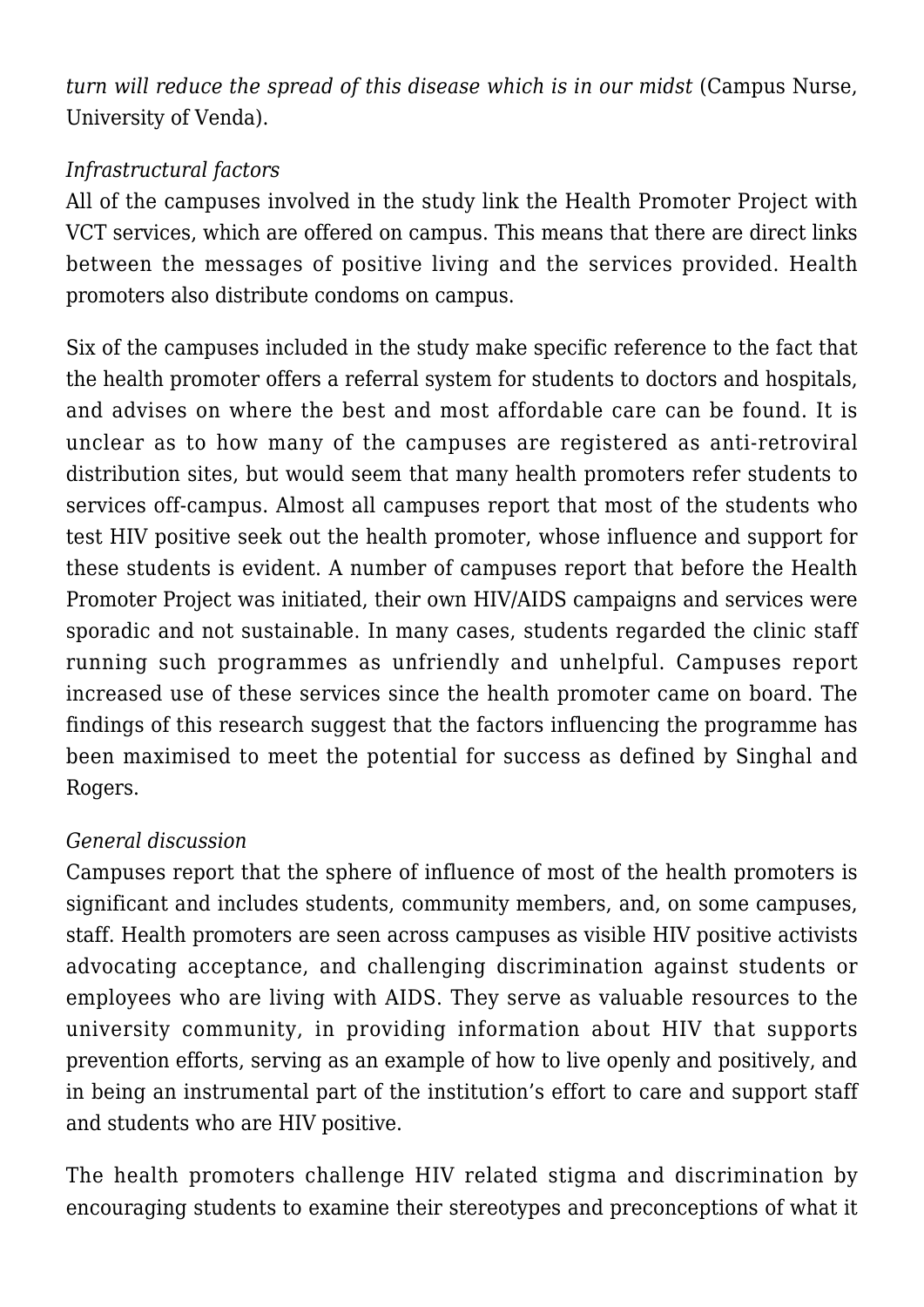means to be HIV positive. Where health promoters are living in the campus residences, their impact is noted, as they are always available and visible to other students. Peer educators and other students report that meeting the health promoters brings HIV closer to home and has affected their views on people living with HIV. It is apparent through the research across the campuses, that the health promoters have added value to campus campaigns and HIV/AIDS initiatives. Health promoters also believe that the programme is vital and that without it, there would be a negative impact on students.

*I know more people would be positive. So many people still get infected and it is because there are not enough people like us openly talking about our status. If we weren't around, more people would be infected* (Health promoter, 2007).

Health promoters add to the peer education programmes on campus by encouraging them to use new participatory methodologies in workshops, and assisting in developing other skills, including facilitation, organisation and advocacy skills. They also offer new and engaging methodologies for campus campaigns, including using popular media that engage campus communities in an exciting way. Some health promoters offer activity based programmes and support that contribute to a supportive environment for marginalised students who may have experienced stigma and discrimination. They have also initiated and strengthened off-campus programmes and allowed the institutions to develop new links with the surrounding communities.

On some campuses, health promoters have directly contributed to the development of the institutional policy on HIV/AIDS. Having HIV positive, and sometimes sick employees, has challenged the institutions to be able to effectively manage HIV positive employees and put their policies into practice.

Health promoters help students to personalise the risk of infection and in most instances, the health promoters are good role models for students who are thinking about testing, and as examples of positive living. Students who test HIV positive report that having a health promoter on campus has helped them to come to terms with their own diagnoses. Students who are infected relate to the health promoter on a personal level and feel an affinity with them. The support offered by the health promoters is invaluable, and they assist peer educators, students and staff to accept HIV as normal.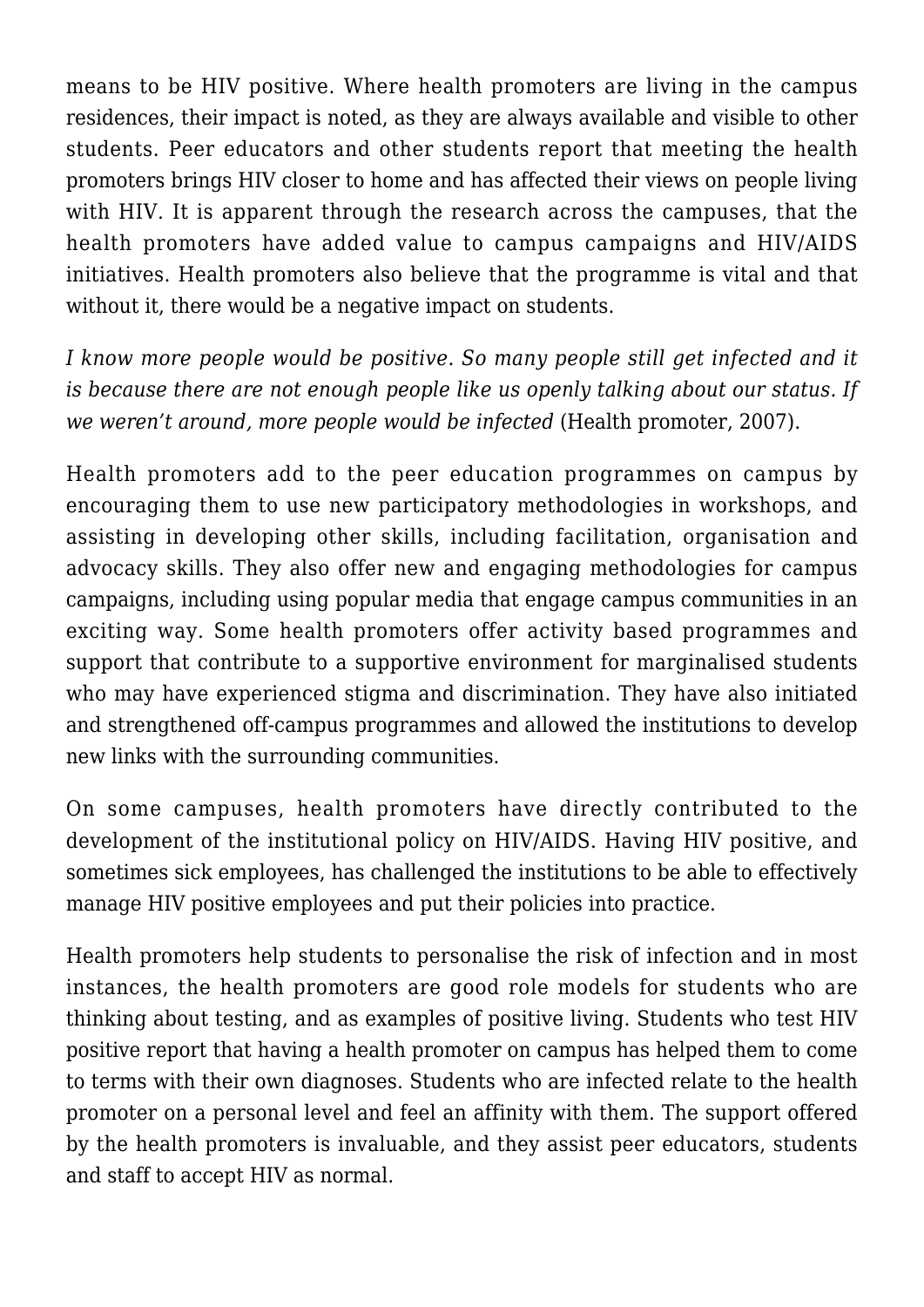Although all of the evidence points to overwhelming benefits to employing HIV positive people for such a programme, there are a number of challenges to doing so. These include issues such as employment policy, illness and fatigue on the part of the health promoter, and in extreme cases death. Health promoters also report difficulty in separating their private lives from their public appearances, and without ongoing counselling and support are prone to burn-out. For the successful implementation of the project, these are issues that must be addressed.

The programme is afforded varying degrees of recognition on different campuses, depending on its level of institutionalisation. It is noted that staff support for the programme is vital for its survival on campus. Where the health promoter is recognised by staff, it seems that there is greater access to students and more visibility on campus. Access to funding and campus resources affects the success of the programme, and is another issue that needs to be negotiated for the successful continuation of the project.

While there are ongoing administrative issues that threaten the success of the project at many of the institutions, a number of campuses report that the Health Promoter Project has become the flagship HIV/AIDS project that contributes towards creating a supportive healthy environment amongst both staff and students on campus.

The DramAidE Health Promoter Project meets a number of key success criteria, including the involvement of HIV positive people in interventions, costeffectiveness, relevance, replicabililty, innovativeness, and sustainability, and should be seen as an example of best practice with regards to HIV prevention projects.

### *Acknowledgements*

This paper is based on an evaluation of the DramAidE Health Promoters Project that was originally designed by Lynn Dalrymple of DramAidE, with the assistance of Mkhonzeni Gumede, Juju Mlungwana and Kevin Kelly. Regional researchers conducting the evaluation included Dr. Chris Burman for the University of Limpopo and University of Venda; Paul Botha for the University of Zululand and Durban University of Technology; Laura Myers for the University of Stellenbosch, University of the Western Cape, and Cape Town University of Technology. Funding to undertake this study was made by the United States Agency for International Development received through Johns Hopkins Health and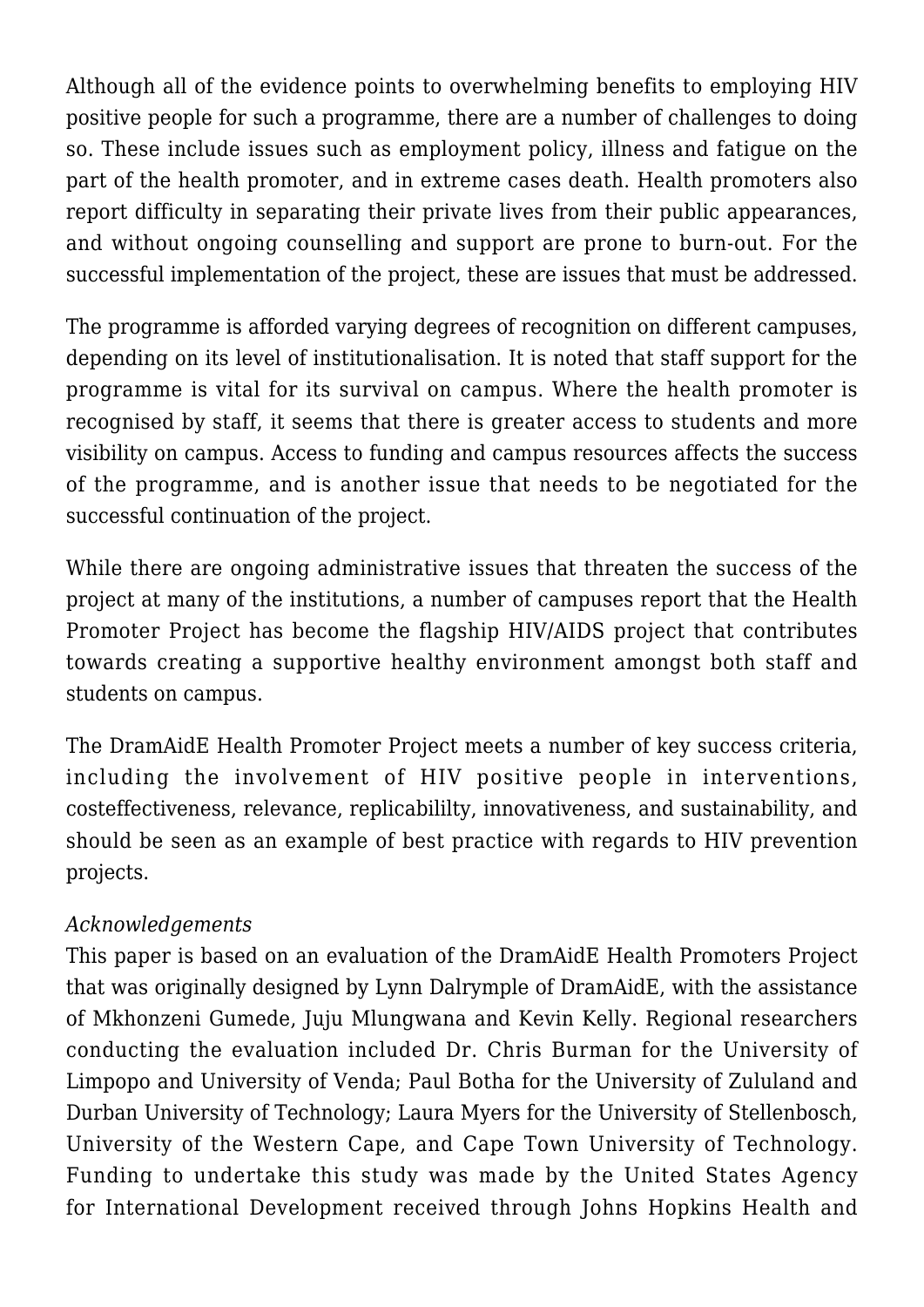Education South Africa (JHHESA), DramAidE, and the Graduate Programme in Culture, Communication and Media Studies, University of KwaZulu Natal.

*Disclaimer:* The opinions expressed herein are those of the author and do not necessarily reflect the views of the United States Agency for International Development.

### *References*

Airhihenbuwa, C.O., and Obregon R. (2000). A critical assessment of theories/models used in health communication for HIV/AIDS. *Journal of Health Communication*, 50, 5-15.

Botha, P. (2007). An evaluation of the health promoter project at the Durban University of Technology and the University of Zululand. Unpublished manuscript. Durban: DramAidE.

Botha, P. and Durden, E. (2004). *Using participatory media to explore gender relations and HIV/AIDS amongst South African youth: The example of DramAidE.* Paper presented at the UNESCO Conference 2004, Changmai, Thailand.

Broadhead R., Heckathorn D., Weakleim D., Anthony D., Madray H., Mills R., Hughes J. (1998). Harnessing peer networks as an instrument for AIDS Prevention: Results from a peer-driven intervention. *Public Health Reports*, 113, Supplement 1.

Burman, C. (2007). Dance like there's nobody watching: An evaluation of DramAidE's health promotion project at the Universities of Limpopo and Venda. Unpublished manuscript. Durban: DramAidE / Limpopo: University of Limpopo.

CADRE (2008). A bibliography of relevant literature for the HEAIDS Seroprevalence Study, KAPB Study, and Risk Assessment with Respect to HIV/AIDS in the Higher Education Sector. Unpublished manuscript. Johannesburg: CADRE.

Campbell, C and MacPhail, C. 2001. Peer education, gender and the development of critical consciousness: participatory HIV prevention by South African youth. *Social Science and Medicine*, 55, 331- 345.

Coleman, P. (2000). The enter-educate approach for promoting social change. *The Journal of Development Communication,* 5, 75-81.

Dalrymple, L. and Mlungwana, J. (2002). Report on phase three of mobilising young men to care. Unpublished manuscript. Durban: DramAidE.

Dalrymple, L. and Botha, P. (2002). A positive approach to living with HIV/AIDS: Evaluation report on mobilising young men to care phase 3. Unpublished manuscript. Durban: DramAidE.